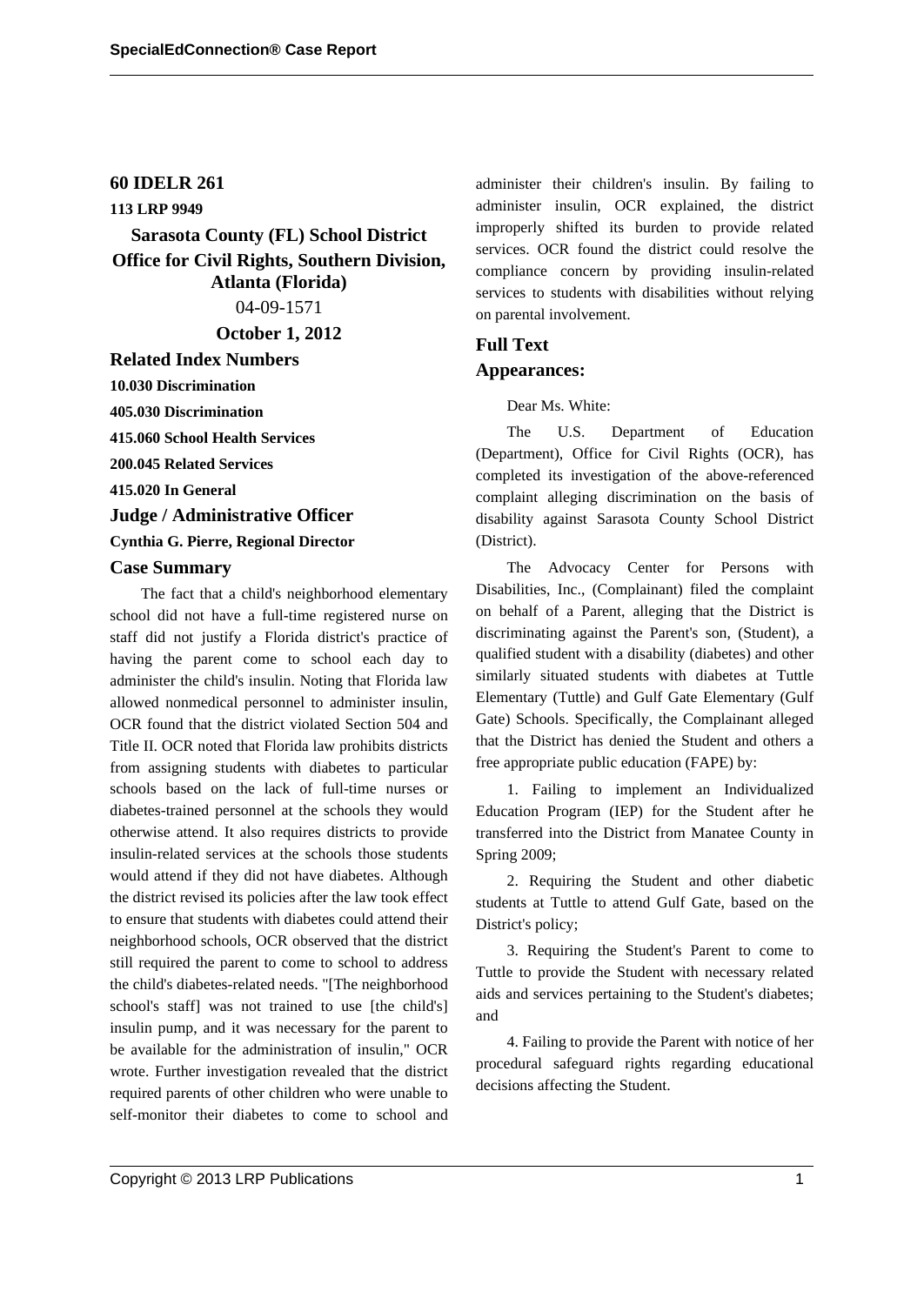## **Jurisdiction**

As a recipient of Federal financial assistance from the Department, the District is subject to the provisions of Section 504 of the Rehabilitation Act of 1973 (Section 504), 29 U.S.C. § 794, and its implementing regulation, 34 C.F.R. Part 104, which prohibit discrimination on the basis of disability. As a public entity, the District is also subject to Title II of the Americans with Disabilities Act of 1990 (Title II), 42 U.S.C. § 12131, and its implementing regulation, 28 C.F.R. Part 35, which prohibit discrimination on the basis of disability. Accordingly, OCR has jurisdiction over this complaint.

OCR's investigation of the complaint included an analysis of data provided by both parties and interviews with the Complainant and District staff. OCR also interviewed parents of other students with diabetes. After a thorough review of all of the evidence, OCR has determined that there is sufficient evidence to support a finding of noncompliance with respect to the provision of a FAPE for the Student, implementing a policy which discriminates against the Student and other students with diabetes and the failure to evaluate students with health impairments to determine if they are students with disabilities as defined by Section 504 and Title II. The factual and legal bases for our determination are set forth below.

#### **Issues**

Based on the above allegations, OCR investigated the following legal issues:

1. Whether the District denied the Student access to its preschool program in the spring of 2009 in noncompliance with 34 C.F.R. § 104.38 of the Section 504 regulation and 28 C.F.R. § 35.130(a) of the Title II regulation.**<sup>1</sup>**

2. Whether the District's policy of requiring students who cannot self-manage their diabetes to attend Gulf Gate Elementary discriminates on the basis of disability in noncompliance with the Section 504 regulation at 34 C.F.R. § 104.33(a) and (b) of the Section 504 regulation and 28 C.F.R. § 35.130 of the Title II regulation.**<sup>2</sup>**

3. Whether the District denied the Parent her procedural safeguard rights when it placed the Student in Gulf Gate in noncompliance with the Section 504 regulation at 34 C.F.R. § 104.36 and Title II regulation at 28 C.F.R. § 35.130.

OCR's investigation of the complaint included an analysis of data provided by both parties, an on-site visit, and interviews of witnesses identified by the Complainant and the District. OCR reviewed the evidence under the preponderance of the evidence standard. Under a preponderance of the evidence standard, OCR examines the evidence in support of and against a particular conclusion to determine whether the greater weight of the evidence supports the conclusion or whether the evidence is insufficient to support the conclusion. The factual and legal bases for our determination are set forth below.

#### **Legal Standards**

The regulation implementing Section 504 at 34 C.F.R.  $§$  104.3(j)(1)(i) and (iii), which OCR interprets to include the recently expanded definitions from the Americans with Disabilities Act Amendments Act of 2008 (ADAAA), defines a disabled person as any person who has a physical or mental impairment which substantially limits one or more major life activities, has a record of such an impairment, or is regarded as having such an impairment. The regulation implementing Section 504 at 34 C.F.R. § 104.3(j)(2)(i), which OCR interprets to include the recently expanded definitions from the ADAAA, defines physical or mental impairment as (A) any physiological disorder or condition, cosmetic disfigurement, or anatomical loss affecting one or more of the following body systems: neurological; musculoskeletal; special sense organs; respiratory, including speech organs; cardiovascular; reproductive, digestive, genito-urinary; hemic and lymphatic; skin; and endocrine; or (B) any mental or psychological disorder, such as mental retardation, organic brain syndrome, emotional or mental illness, and specific learning disabilities. The regulation implementing Section 504 at 34 C.F.R. §  $104.3(j)(2)(ii)$ , which OCR interprets to include the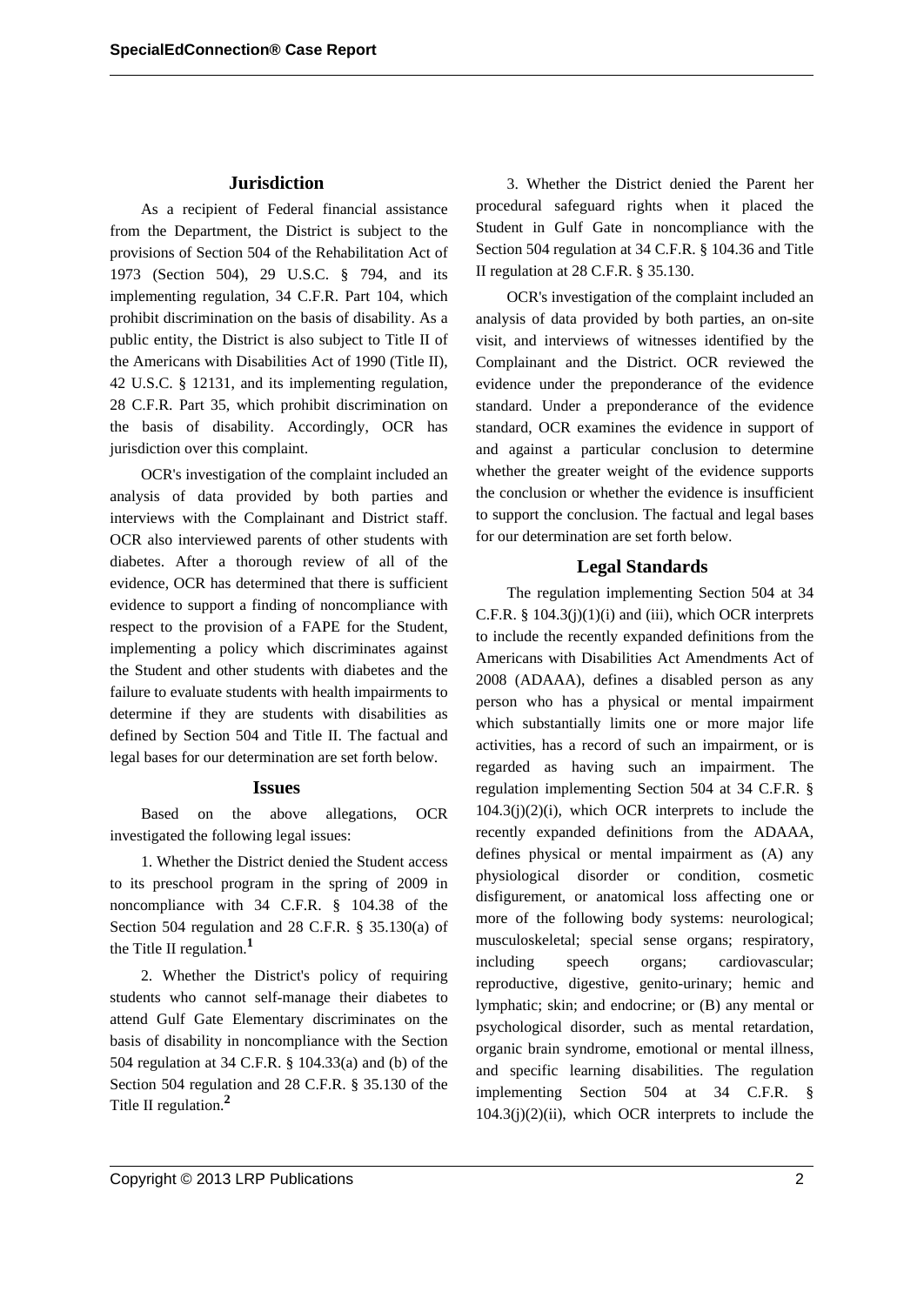recently expanded definitions from the ADAAA, provides that the phrase "major life activities" means functions such as caring for oneself, performing manual tasks, walking, seeing, hearing, speaking, breathing, learning and working. The ADAAA added the following examples of major life activities to this non-exhaustive list: eating, sleeping, standing, lifting, bending, reading, concentrating, thinking, and communicating, and functions of the immune system, normal cell growth, digestive, bowel, bladder, brain, circulatory, endocrine, reproductive, neurological, and respiratory functions.

The regulation implementing Section 504 at 34 C.F.R. § 104.33 provides (a) a recipient that operates a public elementary or secondary education program or activity shall provide a free appropriate public education to each qualified person with a disability who is in the recipient's jurisdiction, regardless of the nature or severity of the person's disability; and (b)(1) for the purpose of this subpart, the provision of an appropriate education is the provision of regular or special education and related aids and services that (i) are designed to meet individual educational needs of handicapped persons as adequately as the needs of nondisabled persons are met and (ii) are based upon adherence to procedures that satisfy the requirements of §§ 104.34, 104.35, and 104.36.

The regulation implementing Section 504 at 34 C.F.R. § 104.35(a-c) requires a recipient to conduct an evaluation of any person who, because of a disability, needs or is believed to need special education or related services before taking any actions with respect to the initial placement of the person in regular or special education and any subsequent significant change in placement. A recipient to which this subpart applies shall establish standards and procedures for the evaluation and placement of persons who, because of disability, need or are believed to need special education or related services which ensure that: tests and other evaluation materials have been validated for the specific purpose for which they are used and are administered by trained personnel in conformance with the instructions

provided by their producer; tests and other evaluation materials include those tailored to assess specific areas of educational need and not merely those which are designed to provide a single general intelligence quotient; and tests are selected and administered so as best to ensure that, when a test is administered to a student with impaired sensory, manual, or speaking skills, the test results accurately reflect the student's aptitude or achievement level or whatever other factor the test purports to measure, rather than reflecting the student's impaired sensory, manual, or speaking skills (except where those skills are the factors that the test purports to measure). In interpreting evaluation data and in making placement decisions, a recipient shall draw upon information from a variety of sources, including aptitude and achievement tests, teacher recommendations, physical condition, social or cultural background, and adaptive behavior; establish procedures to ensure that information obtained from all such sources is documented and carefully considered; ensure that the placement decision is made by a group of persons, including persons knowledgeable about the child, the meaning of the evaluation data, and the placement options; and, ensure that the placement decision is made in conformity with the regulation implementing Section 504 at 34 C.F.R. § 104.34.

The regulation implementing Section 504 at 34 C.F.R. § 104.36 requires a recipient to establish and implement a system of procedural safeguards, which includes notice, an opportunity to inspect records and an impartial hearing pertaining to the identification, evaluation or educational placement of students who because of disability need or are believed to need special education or related services.

Pursuant to the regulation implementing Section 504 at 34 C.F.R. § 104.38, a recipient to which this subpart applies that provides preschool education or day care or adult education may not, on the basis of disability, exclude qualified disabled persons and shall take into account the needs of such persons in determining the aid, benefits, or services to be provided.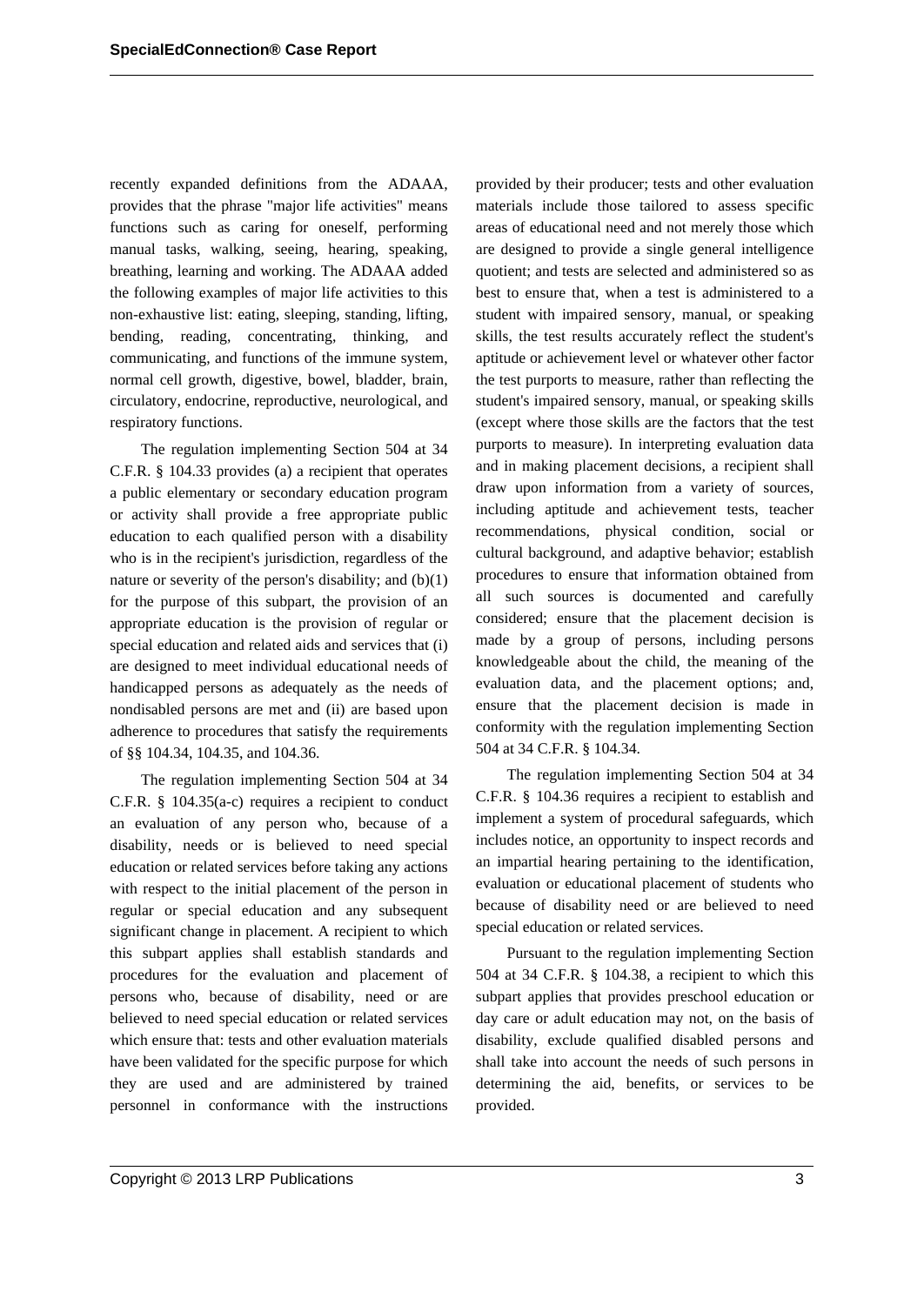The regulation implementing Title II at 28 C.F.R. § 35.130 is interpreted consistently with the Section 504 regulations previously cited.

## **Factual Findings and Analysis**

## **1. Whether the District Denied the Student Access to Its Preschool Program in the Spring of 2009 in Noncompliance With 34 C.F.R. § 104.38 of the Section 504 Regulation and 28 C.F.R. § 35.130(a) of the Title II Regulation**

The Student's family relocated from Manatee County in Florida to the District in late February 2009. The Student was in a pre-school program in his previous district. The Student's IEP from Manatee County required provision of occupational therapy (OT) and speech language services (SL) to the Student.

On March 16, 2009, District staff met with the Student's mother (Parent) and developed an IEP for implementation by the District. This IEP also provided for the Student to receive OT and SL, as a walk-in student. The District's admissions policy requires an updated immunization record and physical examination. In spite of several attempts by the Parent and the District to obtain the records from Manatee County, the District did not receive the Student's records in time for him to enroll in the preschool program prior to the end of the 2008-2009 school year.

#### **Conclusion**

Evidence shows that the District requires all incoming students to provide requisite medical records before attending a District school. In this regard, the Student was treated no differently than other District students. Additionally the regulations implementing Section 504 and Title II do not require the provision of a FAPE to students with disabilities at the preschool level. Both Section 504 and Title II require districts to provide equal access to preschool programs regardless of disability. In spite of the efforts of the District and the Parent, the Student's medical records were not obtained prior to the end of the 2008-2009 school year. The District was prepared to enroll the Student in its preschool program and provide him the same services as he was receiving in his previous district. Only the failure to obtain the necessary medical records prevented the District from enrolling the Student in its preschool program in the spring of 2009. OCR, therefore, concludes, based on the preponderance of the evidence, that there is insufficient evidence to support a finding of noncompliance with Section 504 or Title II with regard to this issue.

# **2. Whether the District's Policy of Requiring Students Who Cannot Self-Manage Their Diabetes to Attend Gulf Gate Elementary School Discriminates on the Basis of Disability in Noncompliance With the Section 504 Regulation at 34 C.F.R. § 104.33(a) and (b) of the Section 504 Regulation and 28 C.F.R. § 35.130 of the Title II Regulation**

At the time this complaint was filed, District policy and practice required students who are unable to manage their diabetes conditions to attend District schools with licensed registered nurses (RNs), as District policy permitted only RNs to administer insulin. Three students attending schools that did not have RNs were transported to schools with RNs, unless the parent was willing to come to school and provide diabetes-related services to them.

The District held a meeting on March 16, 2009 and developed an IEP for the Student. The IEP and an accompanying Individualized Healthcare Plan (IHP) provided for the Student to be transported to Gulf Gate where his diabetes-related service needs would be the responsibility of an RN. The Parent, however, wanted the Student to attend his zoned school, Tuttle. In August 2009, the Complainant, who is an attorney, and the District's legal counsel reached an agreement, at the Parent's request, permitting the Student to attend Tuttle with the stipulation that the Parent was to assume responsibility for injecting the Student's insulin. In order to accomplish this objective, the Parent had to visit Tuttle on a daily basis, check the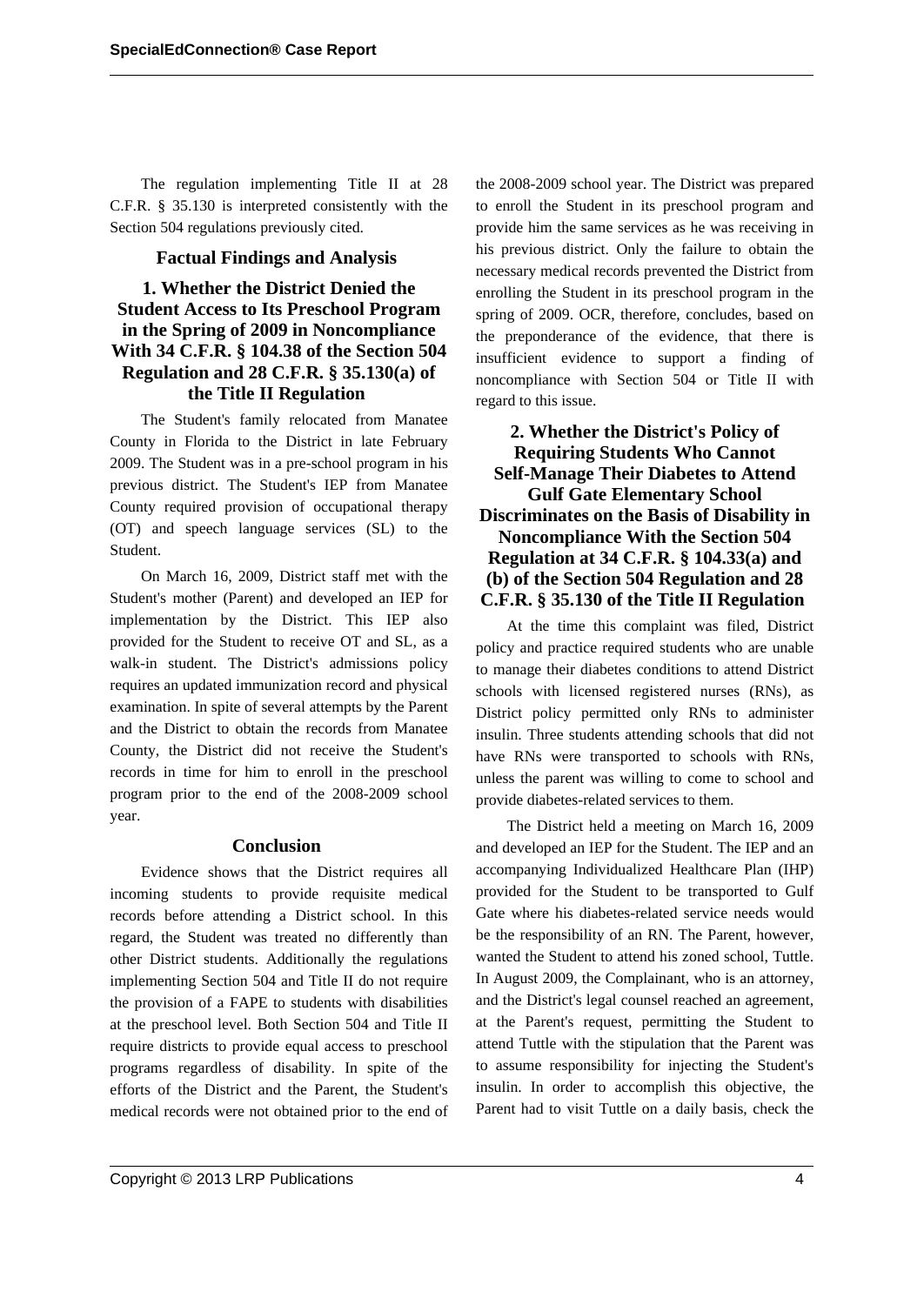Student's glucose level and adjust the Student's insulin pump to insure that the proper dosage was dispensed. The District, however, did not provide a back-up plan to assist the Student in the event that the Parent could not perform this function on any given day.

According to the Parent and school staff, the Parent came to Tuttle on a regular basis to perform the agreed upon tasks. The Parent, however, was periodically unable to go to Tuttle to perform the diabetes-related services the Student requires to attend school safely. On those occasions the Student did not attend school resulting in the Student missing 10 days of school from the beginning of the school year through January 5, 2010.

Although the Parent actively participated in meeting the Student's diabetes-related needs, the schedule of clinic visits for the Student was much the same as that of other students with diabetes who attend Tuttle. The Student went to the health room twice daily. The Student performed his own finger stick; and the clinic aide monitored the Student, recording the glucose level. Just before lunch, the Parent arrived at Tuttle and addressed the Student's need for insulin. The three other students at Tuttle, all of whom self-manage their diabetes, followed a similar procedure: they stopped by the health room two or three times a day to monitor their blood glucose levels and self-administer their insulin, if needed. Statements provided during OCR interviews showed that these students missed no instructional time as a result of the implementation of the plan to self-manage their diabetes. However, unlike the other diabetic students at Tuttle, the District elected to address the Student's diabetes-related needs by having the Parent fulfill the role of a related service provider. The Parent's performance of these duties caused the Student to miss 10 to 15 minutes of instruction per day. Students with diabetes, who attended Gulf Gate, were scheduled to see the nurse for diabetes-related services so that no instructional time was missed. According to the Student's teacher, the Student missed 10 to 15 minutes of instruction per day due to his receipt of diabetes-related services when the Parent provided the Student's diabetes-related services because the Parent's involvement and interaction with her child generally took longer than it would have had the Student been assisted by a District employee.

During the investigation, the Florida Legislature passed House Bill 747, which became effective on July 1, 2010. The law provides that a school district may not restrict the assignment of a student who has diabetes to a particular school on the basis that the student has diabetes, that the school does not have a full-time school nurse, or that the school does not have trained diabetes personnel.**<sup>3</sup>** Initially, the District representative informed OCR that based on the new law the District has discontinued its practice of allowing only RNs to inject students with insulin, which necessitated transporting students who could not self-manage their diabetes to centralized schools.

Specifically, OCR was informed that the District no longer requires that students attend Gulf Gate if they need insulin administration but are unable to self-administer. The District stated that its new practice is that students with diabetes who need insulin but are unable to self-administer may attend their home schools and the District will have trained staff available to assist them at any school they attend.

OCR learned from the Complainant, after the beginning of the 2010-2011 school year, that the Student's Parent was still being required to come to Tuttle to address the Student's diabetes-related needs. Tuttle staff was not trained to use the Student's insulin pump and it was necessary for the parent to be available for the administration of insulin. The Student's IHP included a provision that the Parent would be called if the Student's glucose level was very high or very low.

In order to determine if the handling of the Student's need for insulin services was an aberration or if parents of other similarly situated students with diabetes are providing for their children's health care in a District school, OCR sent the District a data request on December 22, 2010. OCR asked for the names and contact information of students with diabetes who were unable to self-manage their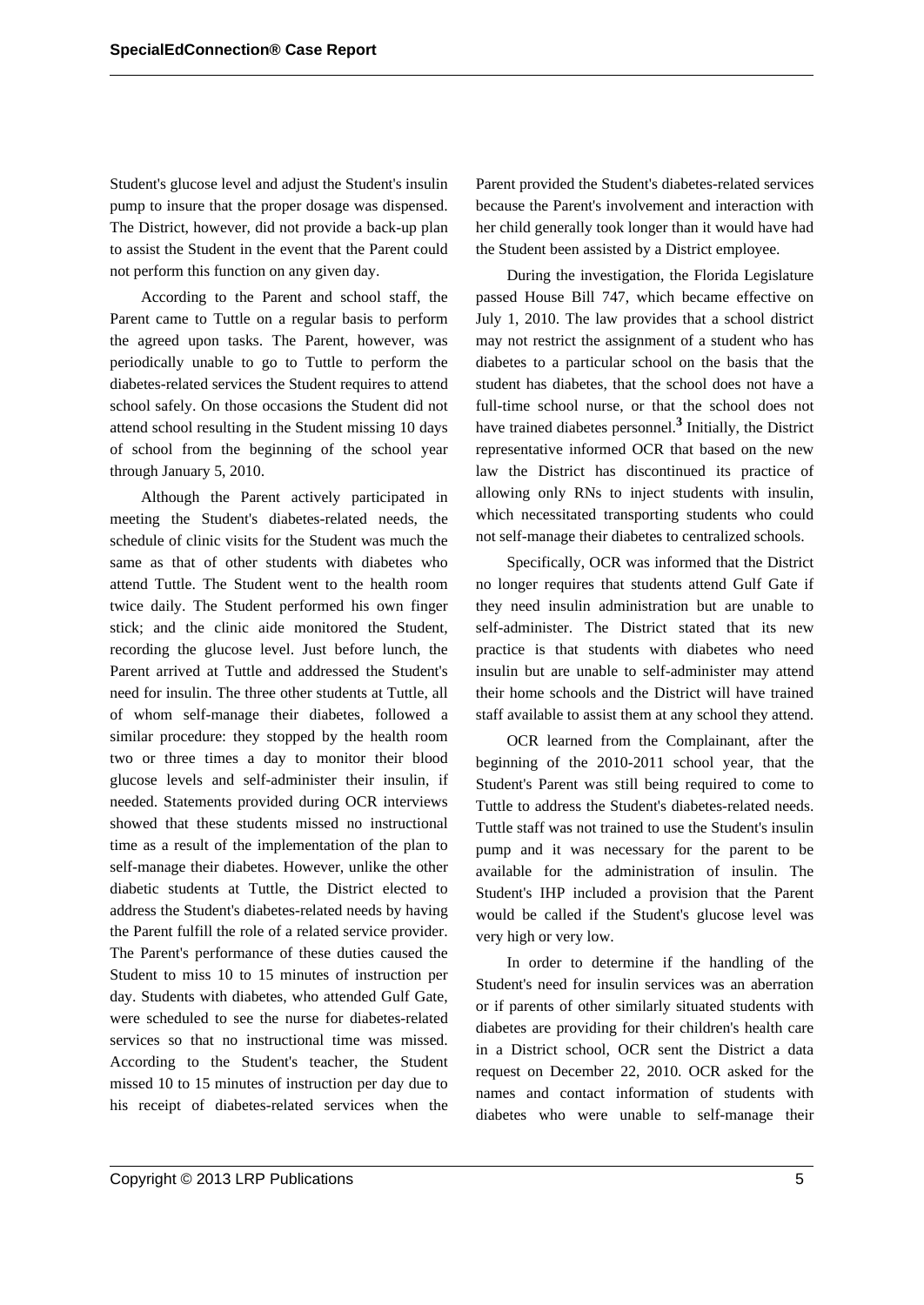condition. In its response the District identified five students in addition to the Student who is the subject of this complaint. OCR was able to reach the parents of four of these students. Two of the four parents told OCR that they must go into school or arrange for someone to go in to school and address their children's diabetes-related needs. In both cases, neither of which involved students attending Tuttle, they were provided the option of permitting the District to transfer their children to a school with a full-time RN.

#### **Analysis and Conclusion**

The evidence uncovered during the investigation showed that the District failed to administer insulin to diabetic students who cannot self-manage their diabetes and attend schools that do not have an RN. In addition to the Student, OCR identified two other students with diabetes whose parents were required to be active participants in the delivery of related services to their children attending a District school. The District's practice has the effect of shifting the District's responsibility to provide this related service from itself to parents. For students who have an IEP or Section 504 Plan requiring insulin doses during the school day, insulin administration is one of the related aids and services that a district must provide as part of its FAPE obligations pursuant to the regulation implementing Section 504 at 34 C.F.R. § 104.33(a) and (b). Accordingly, the District must provide insulin administration services at the schools attended by the Student and the other two students whose parents are currently required to provide insulin administration services for their children.

Further, prior to implementation of the District practice, the Student was denied FAPE on days that he was unable to attend school because the Parent was unavailable to provide insulin administration services. Imposing the burden on the Parent to provide insulin related services to the Student is contrary to the requirement in the regulation implementing Section 504 at § 104.33(a) that recipients "provide a *free* appropriate public education to each qualified person with a disability who is in the recipient's jurisdiction, regardless of the nature or severity of the person's disability." (emphasis added)

OCR, therefore, concludes that, based on the preponderance of the evidence, the District is in noncompliance with the regulations implementing Section 504 and Title II.

## **3. Whether the District Denied the Parent Her Procedural Safeguard Rights When It Placed the Student in Gulf Gate in Noncompliance With the Section 504 Regulation at 34 C.F.R. § 104.36 and Title II Regulation at 28 C.F.R. § 35.130**

As stated previously, the District initially placed the Student in Gulf Gate when the family relocated into the District. During an interview with OCR, the Complainant reported that following the initial placement meeting held on March 16, 2009, the Parent was not advised that she could appeal the District's decision to place the Student at Gulf Gate. The evidence shows that the during the March 16, 2009 meeting the Parent signed a document stating that she was advised of her due process rights.

#### **Conclusion**

Based on the preponderance of the evidence, OCR concludes that the District provided the Parent a statement of her due process rights in March 2009. OCR, therefore, concludes that the evidence is insufficient to support a violation of the regulations implementing Section 504 and Title II with respect to this issue.

## **4. Unalleged Issue: District's Evaluation of Students With Diabetes**

During the investigation, OCR reviewed the educational files of two students with diabetes at Gulf Gate and three students with diabetes at Tuttle. The three students at Tuttle all have IHPs; however, two of them do not have IEPs or Section 504 Plans. One of the two students with diabetes who attends Gulf Gate has a Section 504 Plan and the other has an IHP only. There are over 120 students with diabetes who attend District schools. Although the District's Section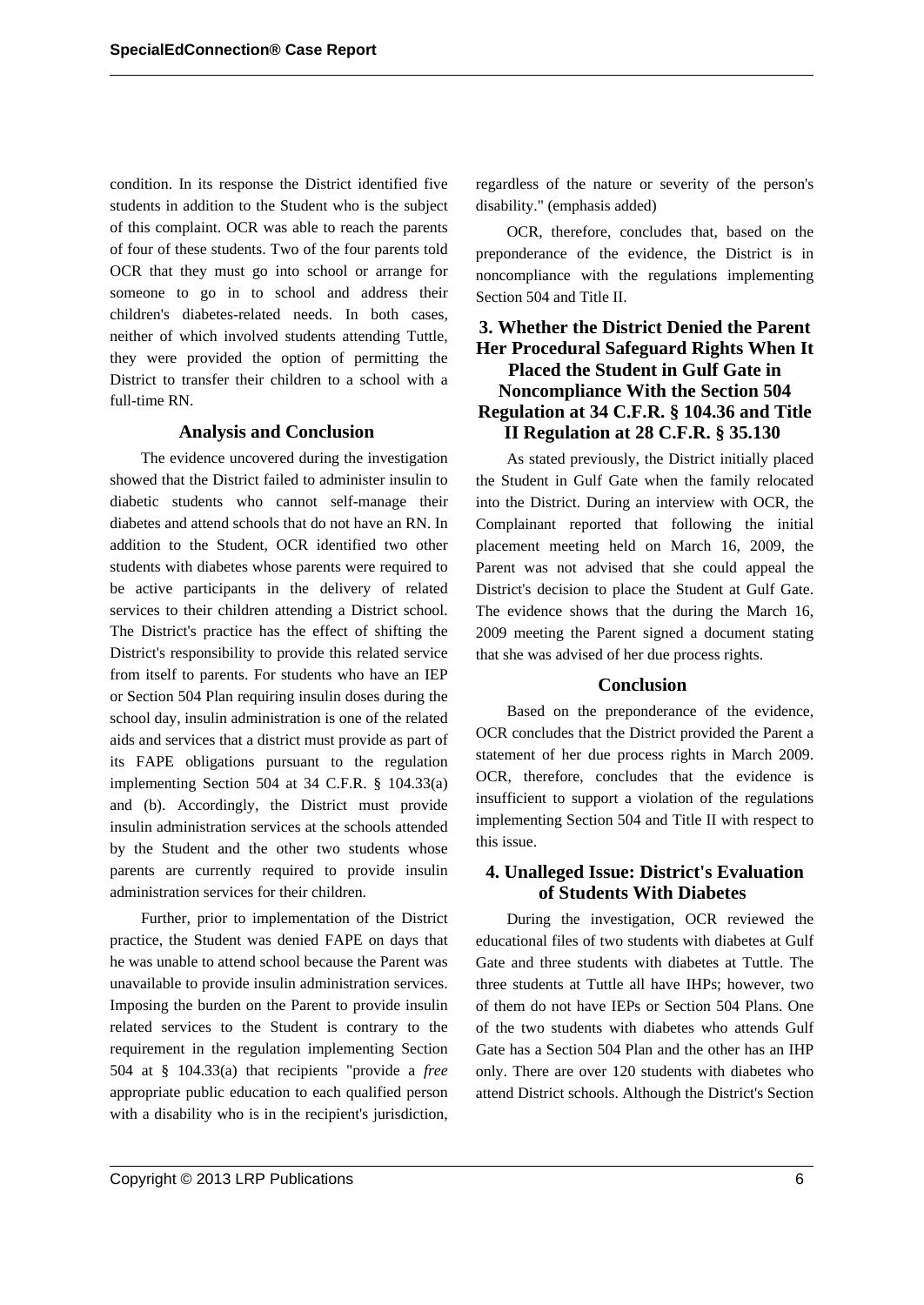504 procedures list of major life activities corresponds with that set out in the Section 504 implementing regulation, the District's practice limits the consideration of major life activity almost exclusively to learning. With respect to students with serious medical conditions like diabetes, the District's practice is to develop IHPs without the provision of evaluations and due process rights required under Section 504 and/or Title II unless the condition directly impacts the major life activity of learning.**<sup>4</sup>**

## **Conclusion**

As noted in the legal standards, "major life activities " includes, but is not limited to, functions such as eating, sleeping, standing, lifting, bending, reading, concentrating, thinking, and communicating, and functions of the immune system, normal cell growth, digestive, bowel, bladder, brain, circulatory, endocrine, reproductive, neurological, and respiratory functions. Based on the preponderance of the evidence, OCR has determined that the District is failing to conduct a comprehensive evaluation of students with chronic medical conditions such as diabetes, in order to determine whether their condition substantially limits major life activities other than learning. Accordingly OCR finds that the District is in noncompliance with the regulation implementing Section 504 at 34 C.F.R § 104.35(a), (b) and (c), and the regulation implementing Title II at 28 C.F.R. and § 35.130(a) with respect to this unalleged concern.

In order to resolve issue 2 and the unalleged concern, the District has voluntarily agreed to implement the enclosed Agreement. OCR will monitor the implementation of the Agreement to ensure that it is fully implemented. If the District fails to fully implement the terms of the Agreement, OCR will take appropriate action to ensure the District's compliance with Section 504.**<sup>5</sup>**

Pursuant to OCR procedures, we have reminded the District that no recipient may intimidate, threaten, coerce, or discriminate against any individual for the purpose of interfering with any right or privilege secured by the laws OCR enforces, or because one has made a complaint, or participated in any manner in connection with a complaint.

Under the Freedom of Information Act, it may be necessary to release this document and related correspondence and records upon request. In the event that OCR receives such a request, we will seek to protect, to the extent provided by law, personally identifiable information that, if released, could reasonably be expected to constitute an unwarranted invasion of personal privacy.

This letter sets forth OCR's determination in an individual OCR case. This letter is not a formal statement of OCR policy and should not be relied upon, cited, or construed as such. OCR's formal policy statements are approved by a duly authorized OCR official and made available to the public. The Complainant may have the right to file a private suit in federal court whether or not OCR finds a violation.

This concludes OCR's consideration of Issues 1 and 3, which we are closing effective the date of this letter.

OCR is committed to a high quality resolution of every case. If you have any questions or concerns regarding OCR's determination, please contact Scott R. Sausser, Esq., Compliance Team Leader, at (404) 974-9354, or via email at scott.sausser@ed.gov.

# **Sarasota County School District Resolution Agreement**

The U.S. Department of Education, Office for Civil Rights (OCR), opened an investigation of the above-referenced complaint filed against the Sarasota County School District (District), alleging that the District discriminated against students with disabilities in noncompliance with Section 504 of the Rehabilitation Act of 1973 (Section 504), 29 U.S.C. § 794, and its implementing regulation at 34 C.F.R. Part 104, and Title II of the Americans with Disabilities Act of 1990 (Title II), 42 U.S.C. § 12131, and its implementing regulation at 28 C.F.R. Part 35. Upon the completion of OCR's investigation, the District agreed to enter into this Resolution Agreement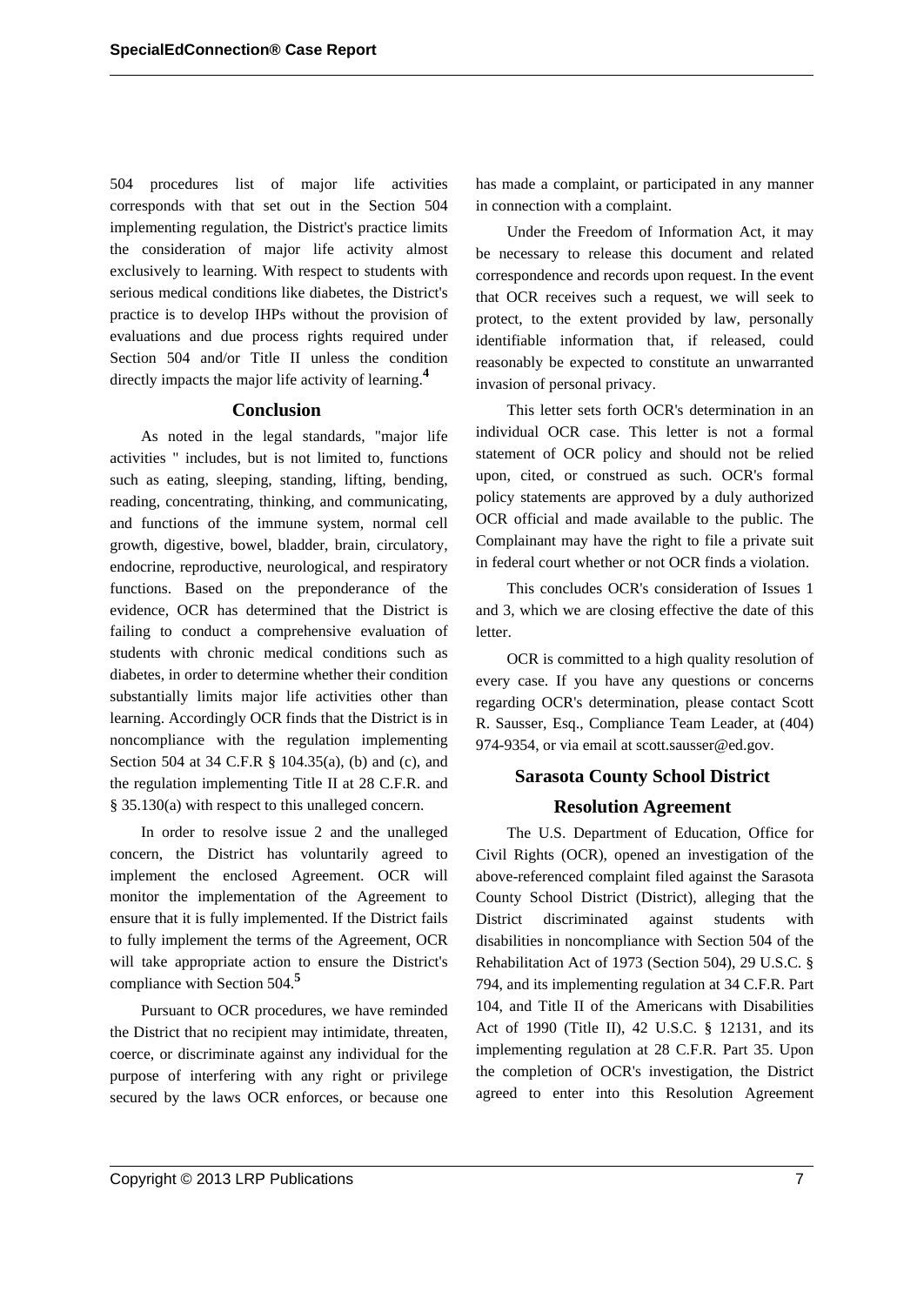(Agreement) pursuant to Section 303 of OCR's Case Processing Manual (CPM). Accordingly, to ensure compliance with Section 504 and Title II and their implementing regulations, and to resolve the issues of this investigation, the District voluntarily agrees to take the following actions.

#### **Policy Review and Revision**

1. a) By November 30, 2012, the District will draft for OCR's review and approval revisions of its policy regarding the administration of insulin to students unable to self-manage their diabetes. The revised policy will specify that the District will provide insulin administration services to students with diabetes unable to self-manage their diabetes and state that the implementation of a diabetes management program will not rely on parental involvement; and provide that students with disabilities will not be reassigned from their home schools solely because of a need to provide insulin-administration services.

b) By December 31, 2012, or within 30 days after OCR's review and approval of the revised policy (whichever is later), the District will adopt, implement and disseminate the policy to District staff.

Reporting Requirement: By November 30, 2012, the District will provide a report to OCR which will include the District's revised insulin injection policy, as referenced above in Voluntary Action #1a. By December 31, 2012, or within 30 days after OCR's review and approval of the revised policy (whichever is later), the District will provide a report to OCR which will include documentation showing that the District has disseminated the policy to District staff.

## **Students' Plan Revision**

2. By January 31, 2013, the District will revise the Student and all other students' Individualized Education Programs (IEPs), Individual Healthcare Plans (IHPs) and/or Section 504 Plans to insure that all diabetes related services these students cannot independently perform will be provided by the District.

Reporting Requirement: By December 31, 2012, the District will provide OCR with a copy of the all Students' revised IEPs and IHPs, as referenced above in Voluntary Action #2.

## **Compensatory Education for the Student**

3. By November 30, 2012, the District will calculate the amount of instructional time and/or related services the Student missed during the 2009-2010 school year because: (a) his parent was not available to provide him necessary diabetes related services at Tuttle Elementary School (Tuttle), or (b) he was in the health room because of his diabetes while waiting for treatment from his parent.

Reporting Requirement: By December 31, 2012, the District will provide OCR with documentation showing the amount of instructional time and/or related services the Student missed, as referenced above in Voluntary Action #3.

4. By November 30, 2012, the District will convene a committee comprised of the Student's parent(s) and District staff knowledgeable about the Student to determine if the Student requires compensatory services as a result of the missed instructional time, and provide the Parent(s) procedural safeguards following the committee's determination in compliance with 34 C.F.R. § 104.36.

Reporting Requirement: By December 31, 2012, the District will provide OCR with minutes and a record of attendees from the meeting convened to determine if the Student requires compensatory services as a result of the missed instructional time, as referenced above in Voluntary Action #4. The minutes will document that procedural safeguard rights were provided to the Student's Parent(s), and if applicable, the reason(s) the committee determined that compensatory services were not needed.

## **Provision of Compensatory Education for the Student**

5. a) By November 30, 2012, if the committee decides that compensatory services arc needed, the District will develop a plan (Plan) for the provision of such services. The plan will include the type and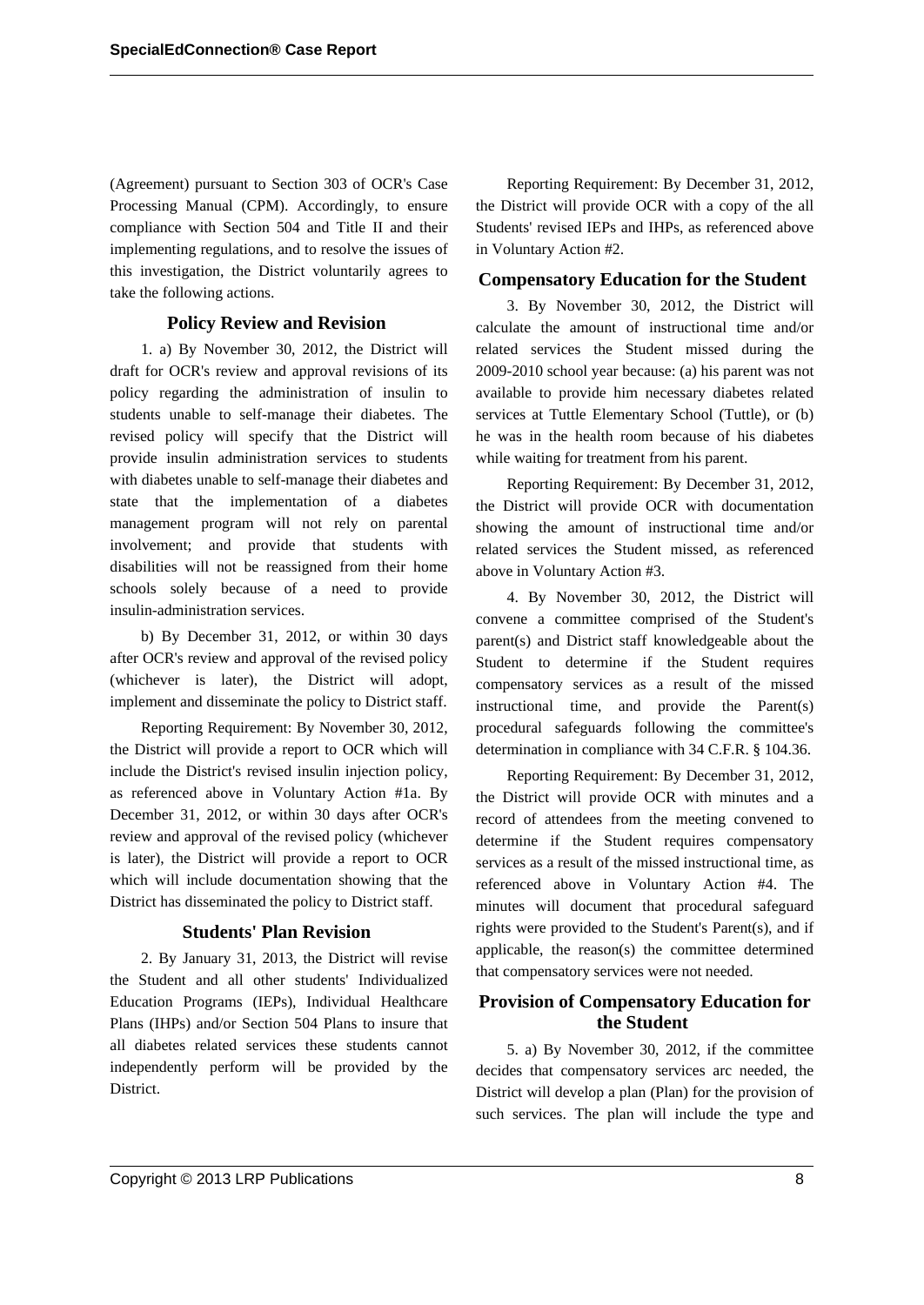amount of any agreed upon compensatory services, including the provider and timetable for provision of the services at no cost to the Complainant, and the date when the provision of compensatory education services to the Student will be completed.

b) The District will provide compensatory services consistent with the Plan; however, the District will not provide the identified compensatory services if the Student's parent declines the offer of such services.

Reporting Requirement: a) By December 31, 2012, if the committee decides that compensatory services are needed, the District will provide OCR with Plan developed in accordance with Voluntary Action #5; b) By March 31, 2013, if applicable, the District will provide OCR with documentation showing that the compensatory services were delivered.

## **Staff Training**

6. By December 31, 2012, and thereafter on an annual basis, the District will provide training to staff involved in the evaluation and placement of students under Section 504 regarding the requirements of the Section 504 regulations, emphasizing the fact that all major life activities must be considered in making eligibility determinations.

Reporting Requirement: By January 31, 2013, the District will provide OCR with a syllabus of the training provided to staff involved in the evaluation and placement of students, as referenced above in Voluntary Action #6, as well as a list of attendees and a copy of any handouts, powerpoint presentations or similar materials used during the training.

## **Eligibility Meeting for Students With IHPs**

7. By December 31, 2012, applying Section 504's comprehensive definition of major life activities, which OCR interprets to include the recently expanded definitions from the Americans with Disabilities Act Amendments Act of 2008 (ADAAA), the District will convene a Section 504 eligibility committee meeting for each of the District's students with IHPs to determine if any of these students are eligible for special education and/or related services as students with disabilities under Section 504.

Reporting Requirement: By January 31, 2013, the District will provide OCR with minutes and a record of attendees from the Section 504 eligibility committee meetings for each of the students with IHPs, as referenced above in Voluntary Action #7.

#### **Parental Communications**

8. By November 30, 2012, the District will communicate with each parent who has elected to provide their child's healthcare related services in school for the purpose of informing the parent of the District's revised policy, which no longer requires students with diabetes to attend Gulf Gate Elementary School. These parents will be offered the option of having District staff in their children's home school implement the student's IHP, IEP, or Section 504 Plan.

Reporting Requirement: By December 31, 2012, the District will provide OCR with copies of the communications referenced above in Voluntary Action #8.

The District understands that by signing this Agreement, it agrees to provide data and other information in a timely manner in accordance with the reporting requirements of this agreement. Further, the District understands that during the monitoring of this Agreement, if necessary, OCR may visit the District, interview staff and students, and request such additional reports or data as arc necessary for OCR to determine whether the District has fulfilled the terms of this Agreement and is in compliance with Section 504 and its implementing regulation at 34 C.F.R. § 104.33, 104.35, and 104.36, and Title II and its implementing regulation at 28 C.F.R. § 35.130.

The District also understands that OCR will not close the monitoring of this Agreement until OCR determines that the District has fulfilled the terms of this Agreement and is in compliance with Section 504 and its implementing regulation at 34 C.F.R. §